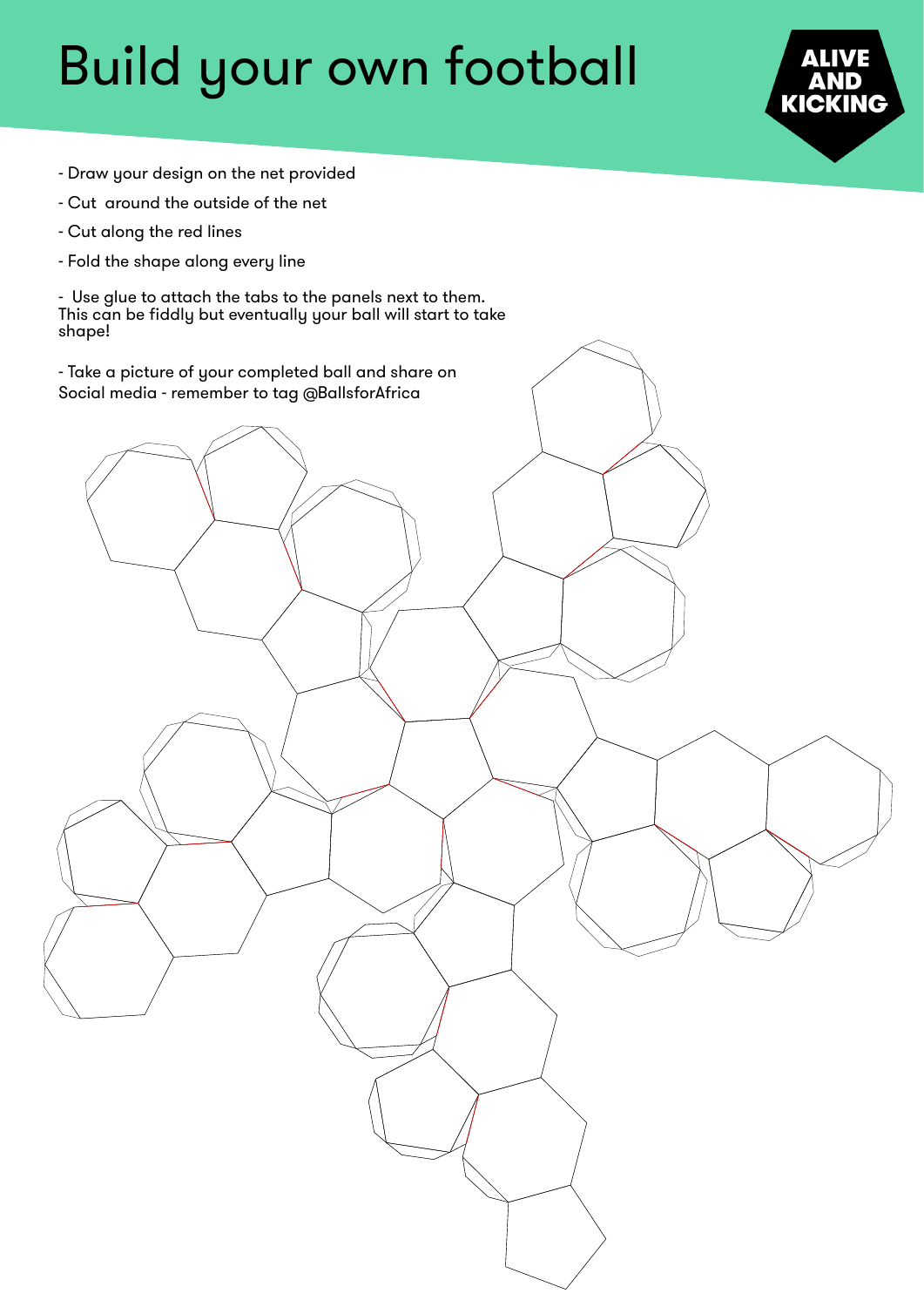

If you're looking for a bigger challenge (although a less fiddly one) you can use these 6 larger pieces to construct a larger ball - and there's even more room for your funky design!

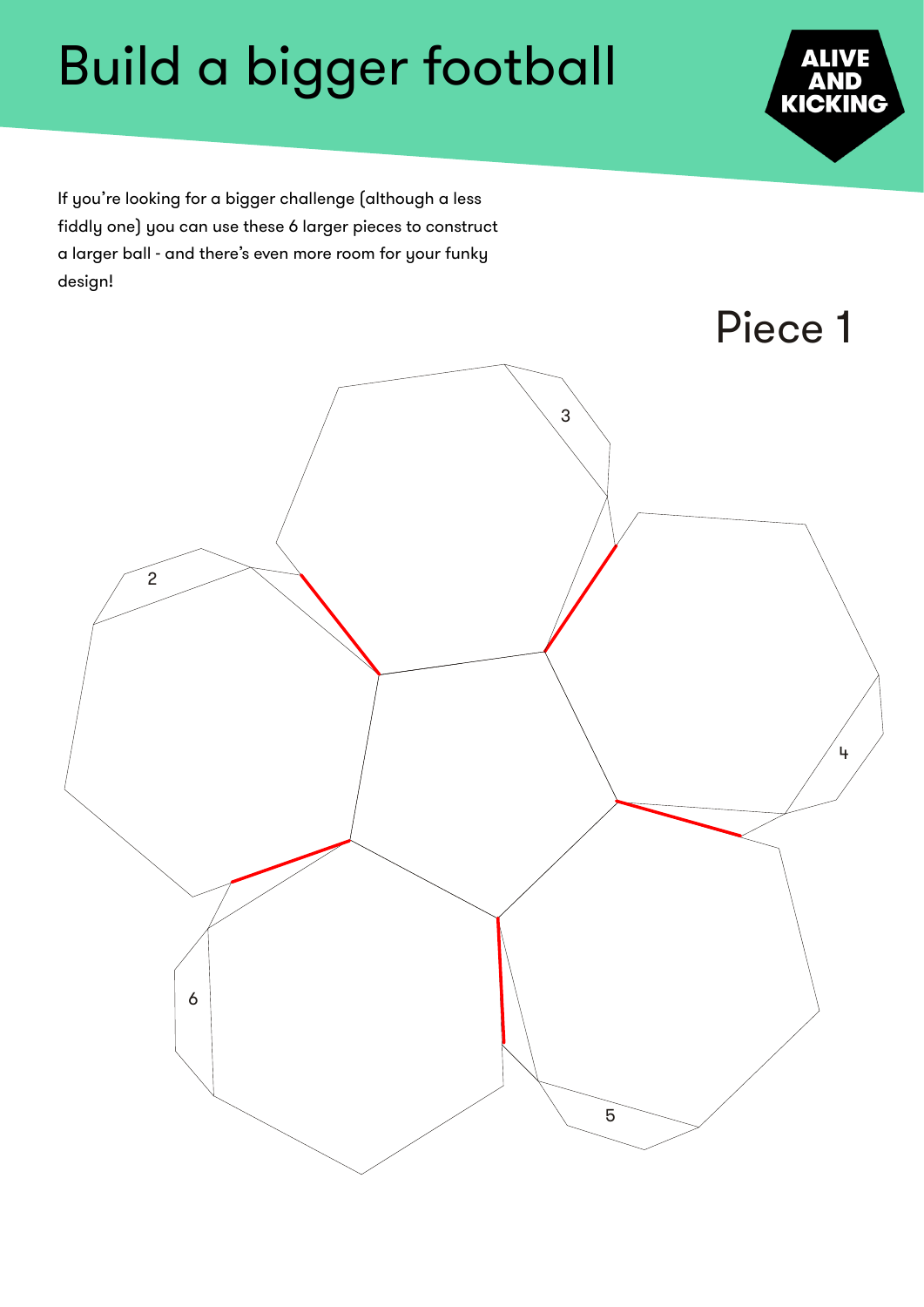

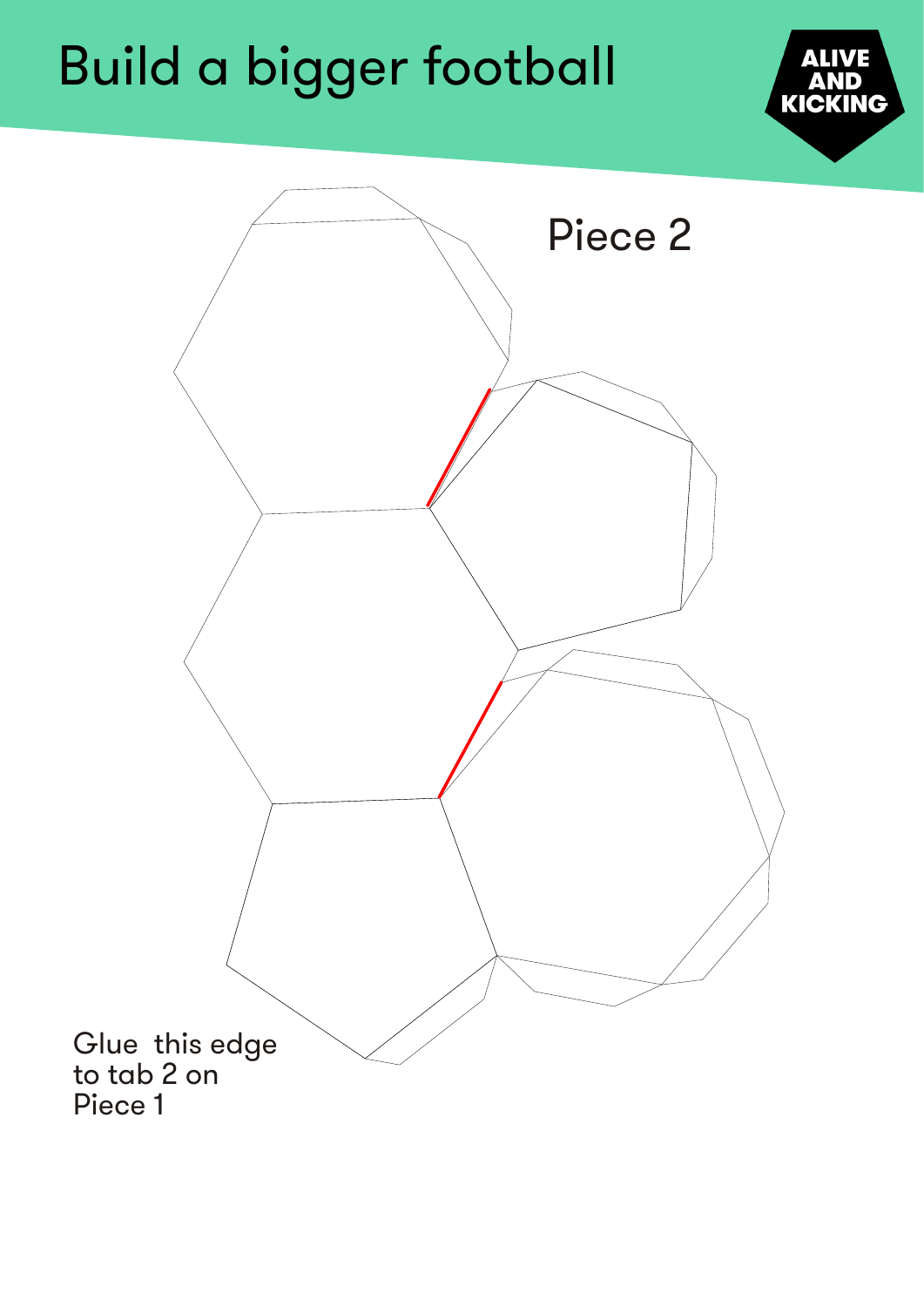

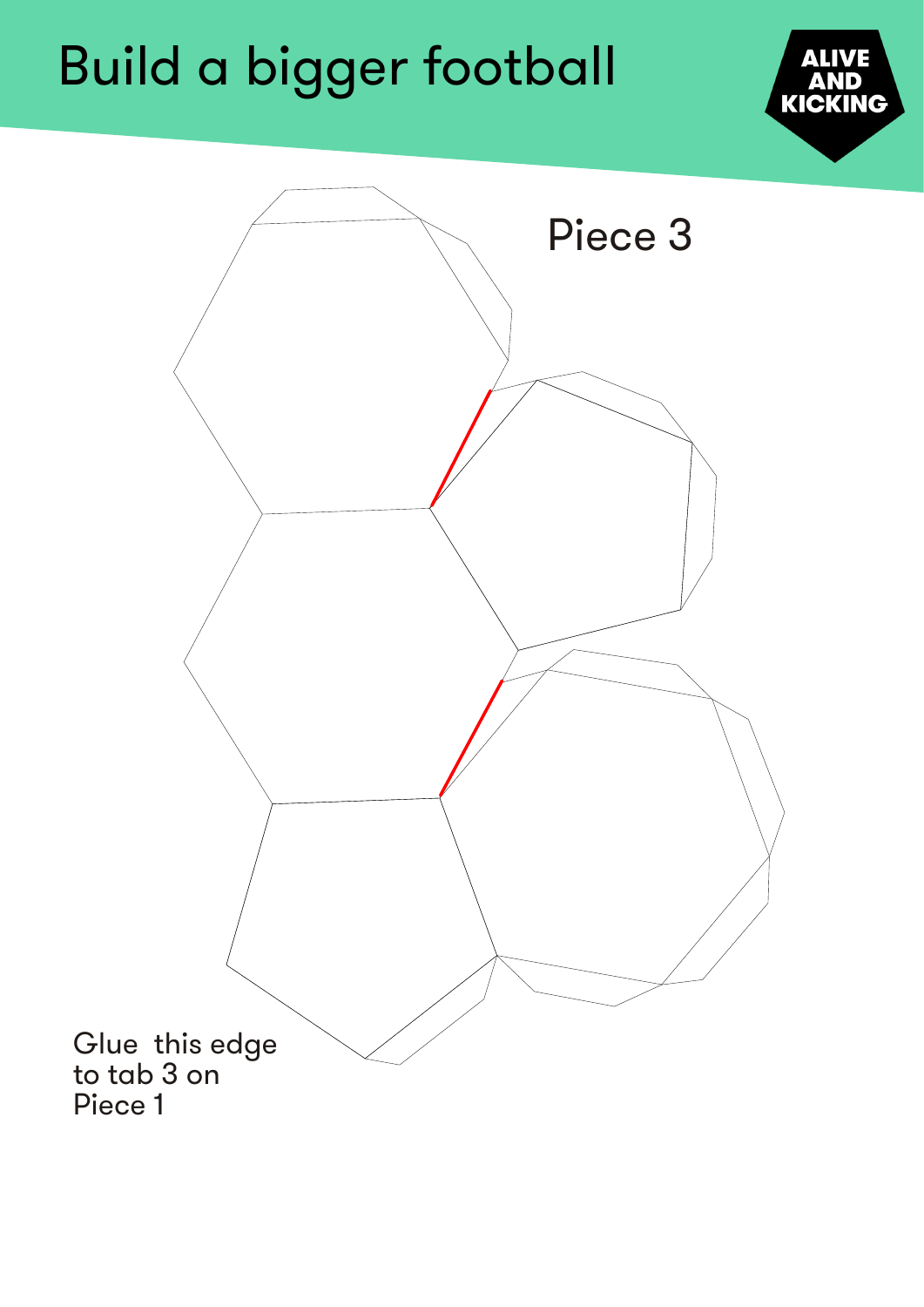



to tab 4 on Piece 1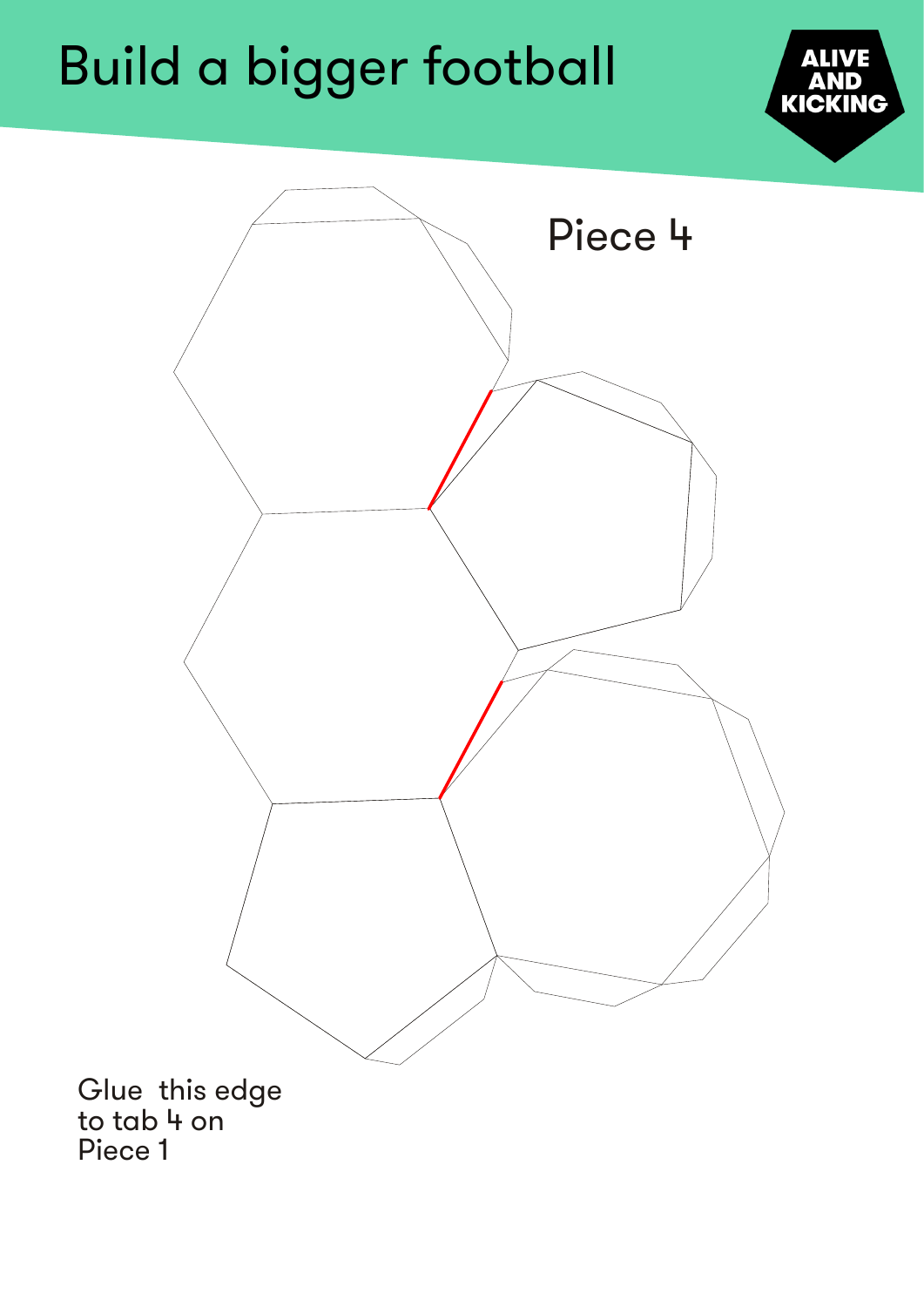